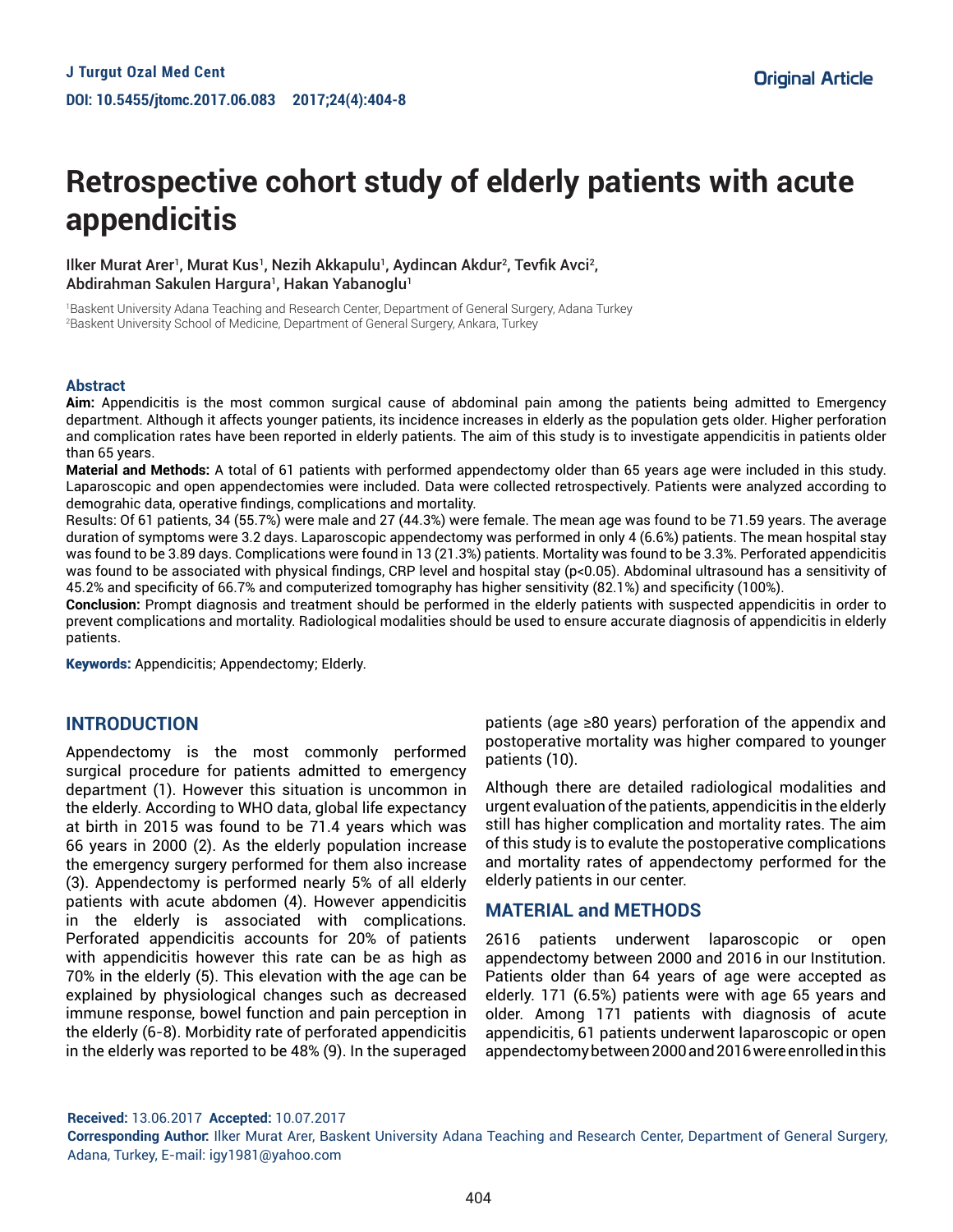study. Patients with age 65 years and older with diagnosis of acute appendicitis were included. Exclusion criteria were patients underwent appendectomy additionally for other surgical procedures, patients with diagnosis of appendix tumors. 15 patients with missing data and 95 patients underwent appendectomy additionally for other surgical procedures (Colorectal surgery, appendix tumors, etc.) were excluded. Data were collected retrospectively from hospital records. Patients were compared according to age, sex, comorbidity, complaint, physical findings, ultrasound or computed tomography (CT) findings, American Society of Anesthesiologists (ASA) score, surgical technique, perforation, operation time, complication and mortality.

Ethical approval was not taken because of the retrospective design of the study. This study was conducted according to Helsinki decleration principles.

Statistical analysis was performed using SPSS software (Version 17.0,SPSS Inc., Chicago, IL, USA). If continuous variables were normal, they were describle as the mean ± standard deviation (p>0.05 in Kolmogorov-Smirnov test or Shapira-Wilk (n<30)),and if the continuous variables were not normal, they were described as the median. The continuous variables were compared by the use of Student t test or Mann-Whitney U test depending on parametric or non-parametric values; respectively. The catagorical variables between the groups were analyzed by using the Chi square test or Fisher's Exact Test. Receiver operating characteristic curves (ROC curves) were constructed and the areas undercurve (AUC) as well as the sensitivity (sen), and the specificity (spe.) were calculated. The level for statistical significance was predetermined at p < 0.05.

## **RESULTS**

34 (55.7%) patients were male and 27 (44.3%) were female. The mean age was found to be  $71.59$  (min  $65 - \text{max } 89$ ) years. Comorbidity was not found in 26.2% of patients. Demographic data of the patients were listed on Table 1.

The most common complaint was abdominal pain (83.6%). The average duration of symptoms were 3.2 days (min 1–max 14). Physical findings with acute abdomen were found in 64% of patients. The average body temperature was 36.98±0.4 ºC. The mean leukocyte count was 12.19±4.66 x103/µL and C-reactive protein (CRP) was 124.62±88.28 mg/L. Patients with ASA-2 and 3 score were 23% and 77% respectively. Abdominal ultrasound findings consistent with appendicitis was found in only 14 (23%) patients. Abdominal CT was done in 28 patients and it was not diagnostic in 5 patients. Open appendectomy via Mc Burney incision was performed in 44 (72.1%), midline incision in 11 (18%), laparoscopic in 4 (6.6%) and paramedian incision in 2 (3.3%) patients. Perforation was found in 22 (36.1%) patients. The average operation time was 57.98 minutes (min 30 – max 120). The mean hospital stay was found to be 3.89 days (min 1–max 13). Negative appendectomy rate was 4.9%. Complications were found in 13 (21.3%) patients and were listed on Table 2.

| Table 1. Demographic data of the patients |                                     |  |  |
|-------------------------------------------|-------------------------------------|--|--|
|                                           | Patients $\geq 65$ years age (n=61) |  |  |
| Age (Years)*                              | $71.59 \pm 5.38$                    |  |  |
| Gender (F/M)<br>Comorbidity (%)           | 34/27                               |  |  |
| None                                      | 16(26.2)                            |  |  |
| HT<br>$CAD + HT$                          | 20 (32.8)<br>8(13.1)                |  |  |
| <b>CAD</b><br><b>DM</b>                   | 6(9.8)<br>3(4.9)                    |  |  |
| $HT + DM$<br><b>Others</b>                | 2(3.4)<br>6(9.8)                    |  |  |
| Duration of symptoms (Days)*              | $3.2 \pm 2.64$                      |  |  |
| Body temperature (°C)*                    | $36.98 \pm 0.4$                     |  |  |
| Leukocyte count (x103/µL)*                | $12.19 \pm 4.66$                    |  |  |
| $CRP$ (mg/L) $*$                          | $124.62 \pm 88.28$                  |  |  |
| Operation time (minutes)*                 | $57.98 \pm 15.56$                   |  |  |
| Hospital stay (Days)*                     | $3.89 \pm 3.15$                     |  |  |
| Mortality (%)                             | 2(3.3)                              |  |  |
| and the first control of the control of   |                                     |  |  |

**\* : Values are means±standard deviation. Abbreviations: CAD: Coronary artery disease, CRP: C-reactive protein, DM: Diabetes mellitus, HT: Hypertension**

| <b>Table 2. Postoperative complications</b> |                                     |  |  |
|---------------------------------------------|-------------------------------------|--|--|
|                                             | Patients ≥ 65 years age<br>$(n=61)$ |  |  |
| None $(\%)$                                 | 48 (78.7)                           |  |  |
| <b>Wound infection</b>                      | 10(16.4)                            |  |  |
| Seroma                                      | 2(3.3)                              |  |  |
| Incisional hernia                           | 1(1.6)                              |  |  |

Permanent pathology report was appendicitis (73.8%), perforated appendicitis (19.7%), appendix vermiformis (4.9%) and mucinous tumor (1.6%). Mortality was found to be 3.3%. In univariate analysis perforation of the appendix was found to be associated with physical findings, CRP level and hospital stay (Table 3).

| Table 3. Univariate analysis of factors associated with perforated<br><b>appendicitis</b>                      |                                   |                               |         |  |
|----------------------------------------------------------------------------------------------------------------|-----------------------------------|-------------------------------|---------|--|
|                                                                                                                | <b>Patients with</b><br><b>PA</b> | <b>Patients</b><br>without PA | P value |  |
| Physical<br>findings $(\%)$                                                                                    | 20(90.1)                          | 19 (48.7)                     | 0.002   |  |
| CRP level*                                                                                                     | $166.54 \pm 85.72$                | $89.15 \pm 76.42$             | 0.018   |  |
| Hospital stay*                                                                                                 | $5.09 \pm 3.61$                   | $3.21 \pm 2.68$               | 0.010   |  |
| *: Values are means±standard deviation.<br>Abbreviations: CRP. C-reactive protein, PA: Perforated appendicitis |                                   |                               |         |  |

According to the pathology report that has been accepted as gold standard, abdominal ultrasound has a sensitivity of 45.2% and specificity of 66.7% for acute appendicitis. These values for CT were found to be higher (sensitivity 82.1% and specificity 100%) and listed on Table 4. Further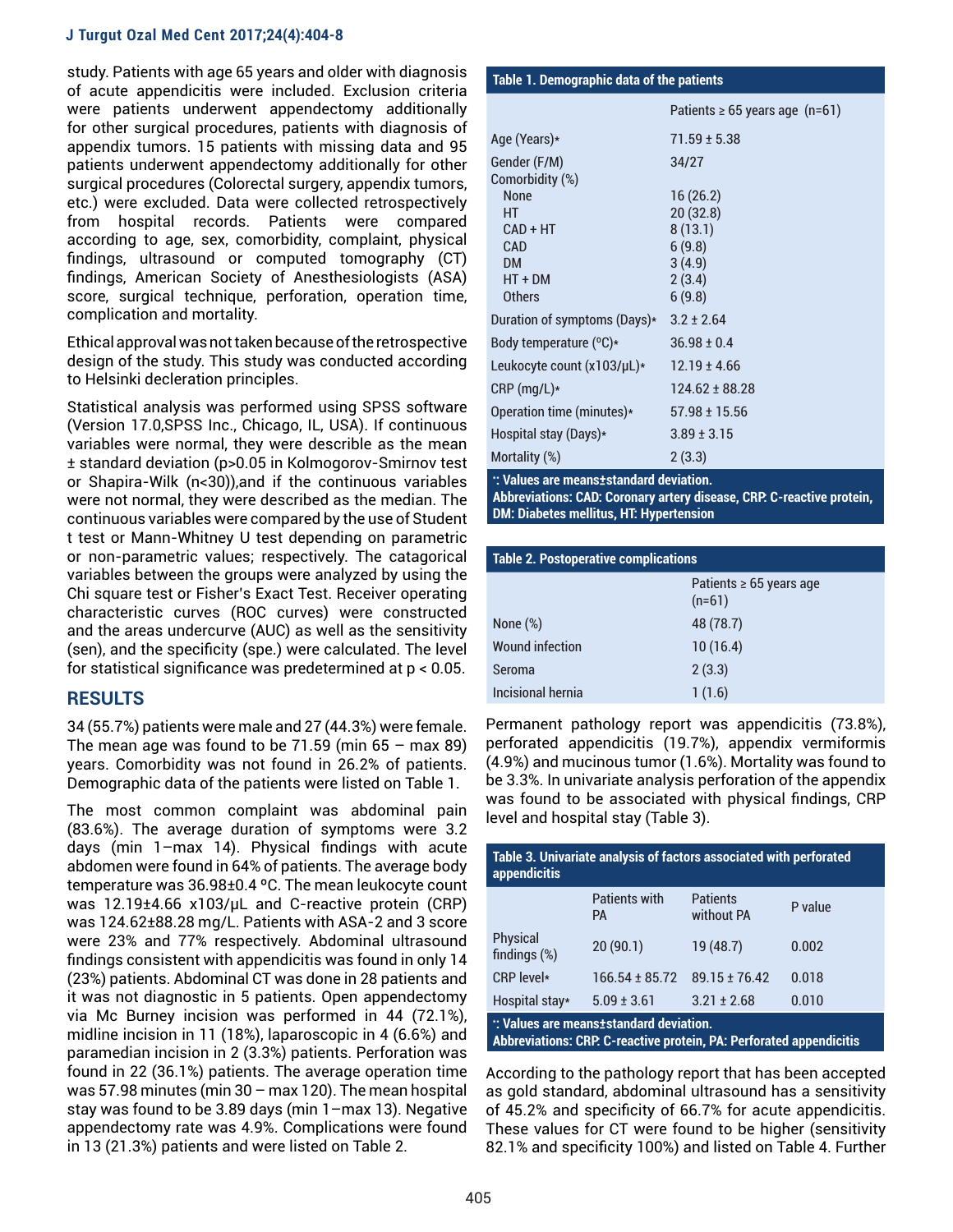analysis was performed according to age groups (65-70, 71-75, 76-79, >80 years) and no statistical difference was observed between groups regarding physical findings (P= 0.163), surgery type (P= 0.898), ultrasound findings (P= 0.282), abdomen CT findings (P= 0.821), perforation (P= 0.194), complication (P= 0.217), mortality (P= 0.753).

ASA score ( $P= 0.001$ ) and complaint of the patients ( $P=$ 0.031)were found to be statistically different between age groups (Table-5). As the patient gets older they admit to the hospital with complaint of abdominal pain, nausea and vomiting.

| Table 4. Radiological modalities for diagnosis of appendicitis                |                    |                    |                 |                    |  |
|-------------------------------------------------------------------------------|--------------------|--------------------|-----------------|--------------------|--|
|                                                                               | <b>Sensitivity</b> | <b>Specificity</b> | <b>PPV</b>      | <b>NPV</b>         |  |
| $CT$ scan $(Cl$ 95%)                                                          | 82.1 (68/96.3)     | 100 (100/100)      | 100 (100/100)   | $16.7(-13.2/46.5)$ |  |
| Ultrasound (CI 95%)                                                           | 45.2 (27.6/62.7)   | 66.7 (13.3/120)    | 93.3 (80.7/106) | $10.5(-3.3/24.3)$  |  |
| Abbreviations: NPV: Negative predictive value, PPV: Positive predictive value |                    |                    |                 |                    |  |

| Table 5. Data of the patients according to age stratification                 |                                         |                                     |                                         |                                |         |
|-------------------------------------------------------------------------------|-----------------------------------------|-------------------------------------|-----------------------------------------|--------------------------------|---------|
|                                                                               | 65-70 years                             | 71-75 years                         | 76-80 years                             | >80 years                      | P value |
| Physical findings (%)<br><b>Tend</b><br>Tend + Reb<br>Tend + Reb + Def        | 13(41.9)<br>13(41.9)<br>5(16.2)         | 3(20)<br>10(66.7)<br>2(13.3)        | 6(42.9)<br>7(50)<br>1(7.1)              | 0(0)<br>0(0)<br>1(100)         | 0.163   |
| Surgery type (%)<br>Mc Burney<br>Laparoscopic<br><b>Midline</b><br>Paramedian | 23(74.2)<br>1(3.2)<br>6(19.4)<br>1(3.2) | 12(80)<br>1(6.7)<br>2(13.3)<br>0(0) | 8(57.2)<br>2(14.3)<br>3(21.4)<br>1(7.1) | 1(100)<br>0(0)<br>0(0)<br>0(0) | 0.898   |
| <b>Ultrasound findings</b><br>with appendicitis (%)                           | 7(22.6)                                 | 5(33.3)                             | 1(7.1)                                  | 1(100)                         | 0.282   |
| Abdomen CT findings<br>with appendicitis (%)                                  | 12(38.7)                                | 4(26.7)                             | 6(42.9)                                 | 1(100)                         | 0.821   |
| Perforation (%)                                                               | 9(29)                                   | 8(53.3)                             | 4(28.6)                                 | 1(100)                         | 0.194   |
| Complication (%)                                                              | 5(16.1)                                 | 4(26.7)                             | 3(21.4)                                 | 1(100)                         | 0.217   |
| Mortality (%)                                                                 | 1(3.2)                                  | 0(0)                                | 1(7.1)                                  | 0(0)                           | 0.753   |
| ASA score (%)<br>$ASA-2$<br>ASA-3                                             | 14(45.2)<br>17(54.8)                    | 0(0)<br>15(100)                     | 0(0)<br>14(100)                         | 0(0)<br>0(100)                 | 0.001   |
| Complaint (%)<br>AbP<br>$AbP + N$<br>$AbP + N + V$                            | 29 (93.5)<br>0(0)<br>2(6.5)             | 13(86.6)<br>1(6.7)<br>1(6.7)        | 9(64.3)<br>1(7.1)<br>4(28.6)            | 0(0)<br>0(0)<br>1(100)         | 0.031   |

Abbreviations: AbP: Abdominal pain, Def: Defence, N: Nausea, Reb: Rebound, Tend: Tenderness, V: Vomiting.

## **DISCUSSION**

Acute appendicitis can be seen in all age groups whereas it commonly affects younger population in the second and third decades of life (11, 12). As the global life expectancy increases and the population gets older, some disease may shift to elderly. Acute appendicitis in the elderly has been evaluated by some authors (13,14). Most of them are single center experience like our study but Harbrecht et al. conducted a study from all hospitals of Kentucky (15). They also concluded on similar findings; higher mortality

rates, length of hospital stay and increased hospital charges associated with increased age (15). Among elderly patients admitted to emergency department and received urgent surgical intervention, the incidence of acute appendicitis was found to be 6.52% with half of them presented with perforation (16). Thus most of the elderly patients are evaluated for other differential diagnosis which may cause delay in the diagnosis of acute appendicitis. They also have decreased pain perception and therefore physical examination may cause misdiagnosis. But in our study we found perforation to be strongly associated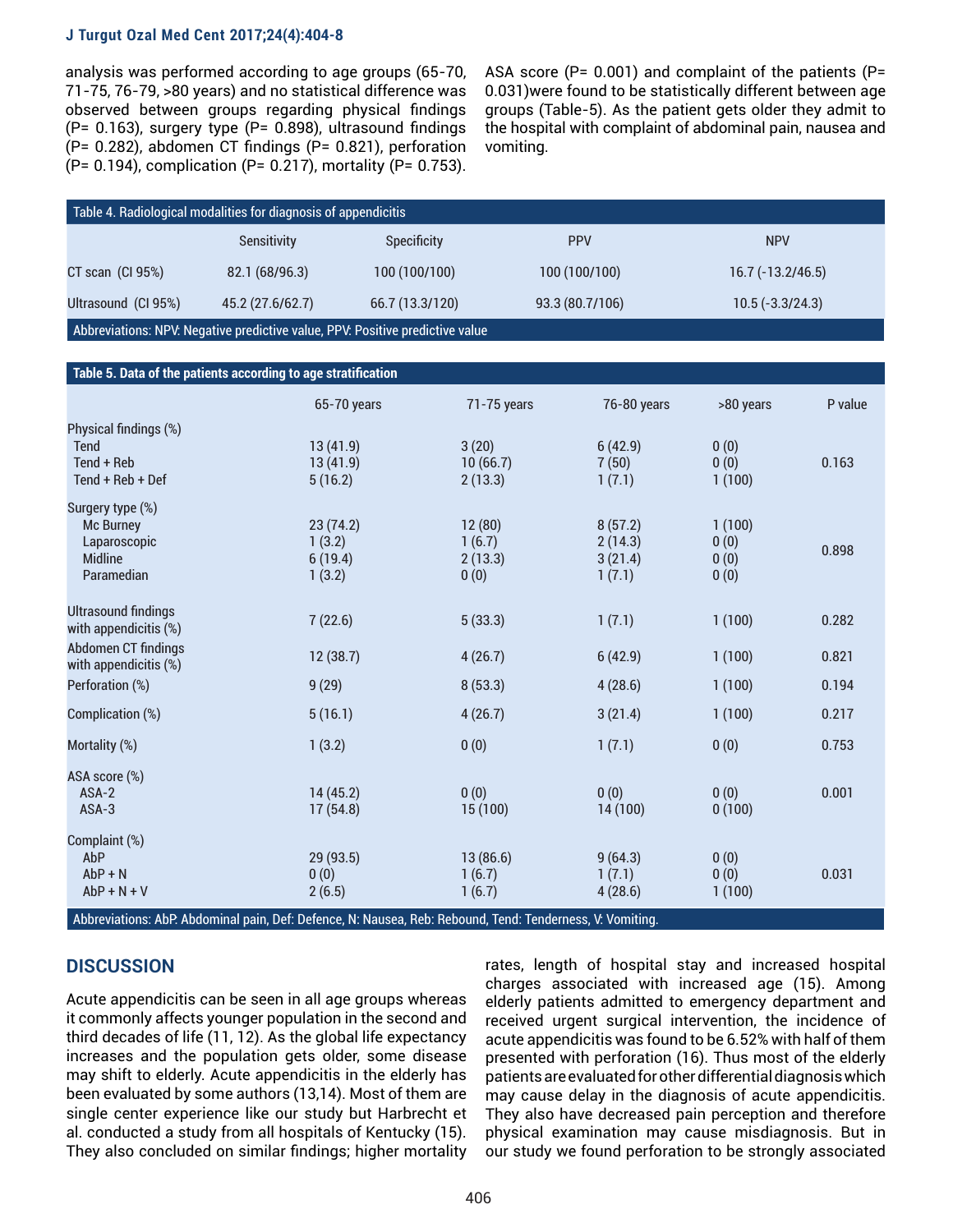with physical exmanination (p<0.05). In a retrospective review of 65 patients, right lower quadrant pain was found to be highly associated with acute appendicitis (17). Storm-Dickerson et al. found that 55% of nonperforated appendicitis were diagnosed correctly at the time of initial assessment versus 38% of perforated group which means the differential dignosis of appendicitis gets difficult when perforated during initial assessment of the elderly patients in the Emergency Department (13). Therefore physical examination seems to be a significant indicator for accurate diagnosis of appendicitis in the elderly and appendicitis should be suspected when evaluating an elderly patient with abdominal pain in the Emergency Department. Some authors evaluated scoring systems for appendicitis in the elderly and found both Alvarado and Lintula scores to have a high sensitivity and specificity (18). Lacking scoring systems for appendicitis is one of the limitation of our study. Retrospective design of our study is another limitation.

Duration of symptoms untill admission to the hospital varies between 1.6-2.08 days (19-21). Our findings were higher than literature with 3.2 days. This can be explained by our hospital characteristics. Our center is not the the first hospital admitted. Our patient population comprise patients that reject treatment of other hospitals and finally admit to our hospital. This can lead to delay and longer duration of symptoms observed. Sirikurnpiboon et al. investigated factors associated with perforated appendicitis in 206 elderly patients and found duration of pain in admission period, duration from pain to operation and duration from arrival to imaging to be significantly higher in perforated group (22). They also found duration of pain in preadmission period to be a significant factor associated with perforated appendicitis (p<0.001). All these data suggest as the duration of symptoms get longer the risk of perforated appendicitis gets higher.

The radiological modalities aid in differential diagnosis of elderly patients with abdominal pain admitted to emergency department. The sensitivity and specificity of ultrasound on diagnosis of appendicitis ranges between 56-77.3% and 37.5-80% respectively (23,24). However these studies were conducted on general population. Our findings on sensitivity of ultrasound were lower than literature report (45.2%). This can be explained by anatomical changes with age that makes appendix difficult to be visualized. The sensitivity and specificity rates with CT as high as 100% and 97.6-100% respectively has been reported (25). We also found higher rates for CT than ultrasound similar to literature findings.

Our operation time (57.98 minutes) was found to be shorter than most of the literature findings (78.3-88 minutes) (20,21,26). This was a result of lower laparoscopic appendectomy rates (6.6% only) of our study. The mean length of hospital stay was found only 3.89 days that is also shorter than recent studies (20,21,26). We found that perforation of the appendix increases mortality rates and complications. The complications after appendectomy

was reported to be 3.1-32% (27,28). These can be minor complications such as wound infection and urinary tract infection and major complications such as intraabdominal abscess. Our complication rate was found to be 21.3% because of higher perforated appendicitis rates (36.1%) and open appendectomy rates (93.4%). Both of these can be risk factors for complications.

The mortality rate of appendicitis in the elderly was reported between 0.01-4% (13,29). Moazzez et al. found higher mortality rates associated with increased age (p<0.001) (30). As the patients' age was older than 80 years this rate was found to be as high as 4.1%. Our mortality rates after appendectomy (3.3%) was consisted with literature findings.

## **CONCLUSIONS**

Acute appendicitis should be suspected in any elderly patients admitted to the hospital with abdominal pain. Differential diagnosis of appendicitis can be ruled out with radiological modalities. If appendix was perforated it may cause serious complications and higher mortality rates. Therefore urgent diagnosis and treatment should be performed in the elderly patients suspected appendicitis.

*Acknowledgments: This study did not receive any specific funding or grants.*

*Conflicts of interest: No potential conflict of interest relevant to this article was reported.*

## **REFERENCES**

- 1. FitzGerald DJ, Pancioli AM. Appendicitis. In: Emergency Medicine. Tintinalli JE, Kelen GD, Stapczynski JS (Eds). 5th ed, New York: Mc Graw Hill 2000;535-39.
- 2. World Health Organization Global Health Observatory data (2016) available at http://www.who.int/gho/mortality\_ burden\_disease/life\_tables/situation\_trends\_text/en/
- 3. Hamzaoğlu İ, Ulualp K, Balkan T, Şirin F. Abdominal emergenciens in octogenerians. Ulus Travma Acil Cerrahi Derg 2000;6:36-8.
- 4. Kauvar DR. The geriatric acute abdomen. Clin Geriatr Med 1993;9(3):547-58.
- 5. Yamini D, Vargas H, Bongard F, Klein S, Stamos MJ. Perforated appendicitis: is it truly a surgical urgency? Am Surg 1998;64(10):970-5.
- 6. Martinez JP, Mattu A. Abdominal pain in the elderly. Emerg Med Clin North Am 2006;24(2):371-88.
- 7. Roque MV, Bouras EP. Epidemiology and management of chronic constipation in elderly patients. Clin Interv Aging 2015;10:919-30.
- 8. McCleane G. Pain perception in the elderly patient. Clin Geriatr Med 2008;24(2):203-11.
- 9. Franz MG, Norman J, Fabri PJ. Increased morbidity of appendicitis with advancing age. Am Surg 1995;61(1):40-4.
- 10. Young YR, Chiu TF, Chen JC, Tung MS, Chang MW, Chen JH, et al. Acute appendicitis in the octogenarians and beyond: a comparison with younger geriatric patients. Am J Med Sci 2007;334(4):255-9.
- 11. Addiss DG, Shaffer N, Fowler BS, Tauxe RV. The epidemiology of appendicitis and appendectomy in the United States. Am J Epidemiol 1990;132(5):910-25.